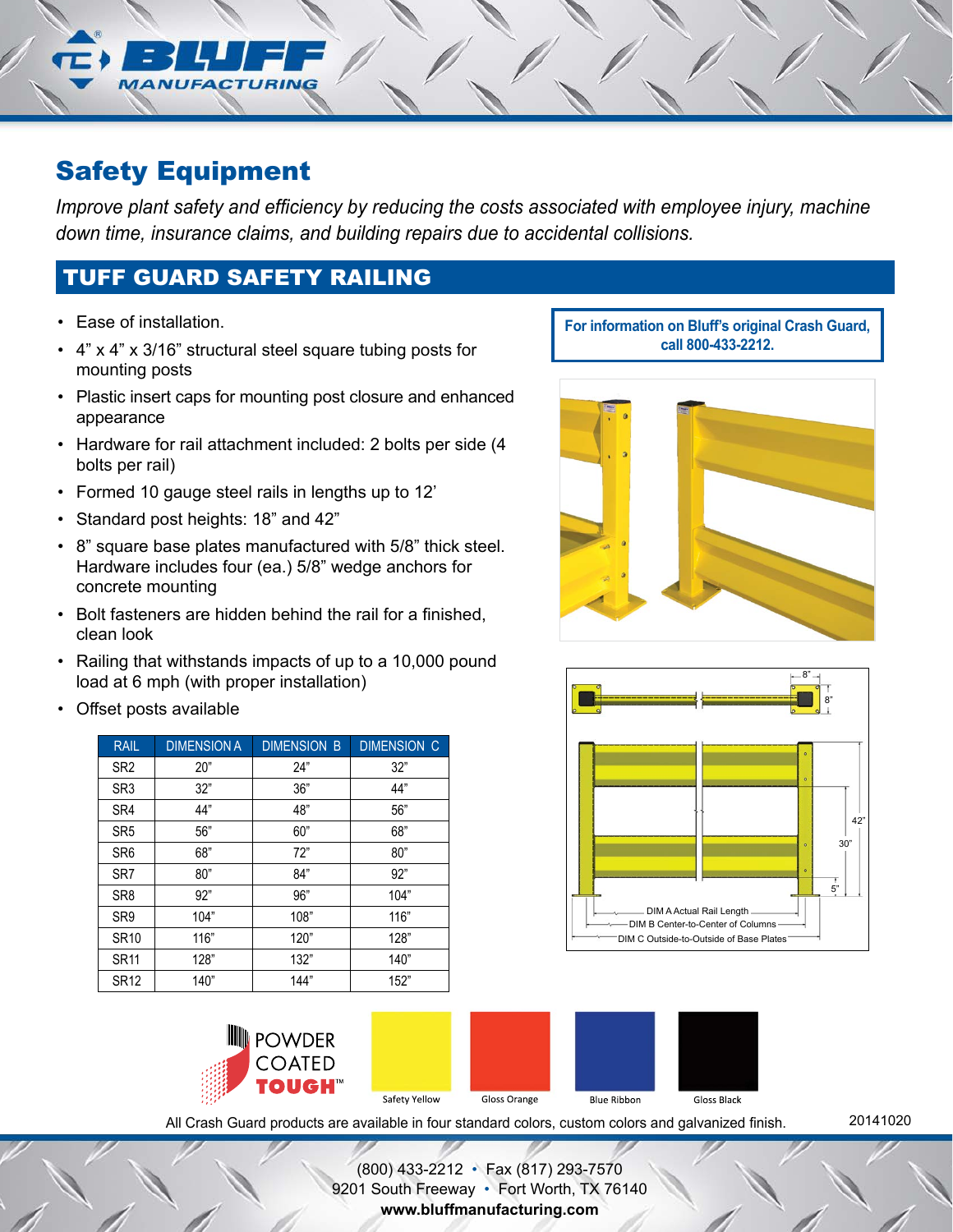

PO



 $DG$  DG48-3

# POST PROTECTOR **(Model PO)**

- Protects posts from damage.
	- Various thickness protection available in 1/4", 3/8", and 1/2"
- Height protection available in 12", 18", and 24" (1/4PO12 shown on right)
- Standard models fit around rack posts up to 4" wide
- Base plates have four 9/16" mounting holes (fasteners not included). 1/2" anchors recommended



#### DOOR TRACK GUARD **(DG & DG48-3)**

Protects overhead door tracks from damage. Wrap-around track design for free door operation. Chamfered edge for reduced risk of injury when lowering door.

• 3/16" thick steel

BOLLARD **(Model SRB)**

• 10" x 10" x 5/8" base • Black plastic cap 3/4" mount holes • 5/8" anchors provided

 $\cdot$  42" high

no concrete work required. • 6" I.D. sch 40 pipe

- DG has 3/8" x 10" x 10" steel base plate with 5/8" holes (fasteners not included)
- DG can be fastened to both floor and wall
- DG48-3 has 1/4" x 6" x 6" steel base plate and only fastens to floor (fasteners not included). 1/2" anchors recommended.
- DG48-3 is a smaller lighter model that allows for tighter fit around door track, or can be used as a corner protector.

Protects personnel and machinery. Simply bolt into position–





# CP



- Easily installed. No anchoring necessary.
- Bolts directly to the column for additional column support and for damaged post reinforcement

### BOLT-ON BULLNOSE POST PROTECTOR **(Model CPBN)**

Tapered design protects racks from costly damage from warehouse vehicles.

- Protects rack columns from damage
- Easily installed
- 24" 42" height column protection
- • Bolts directly to column (floor anchors optional)







CPBN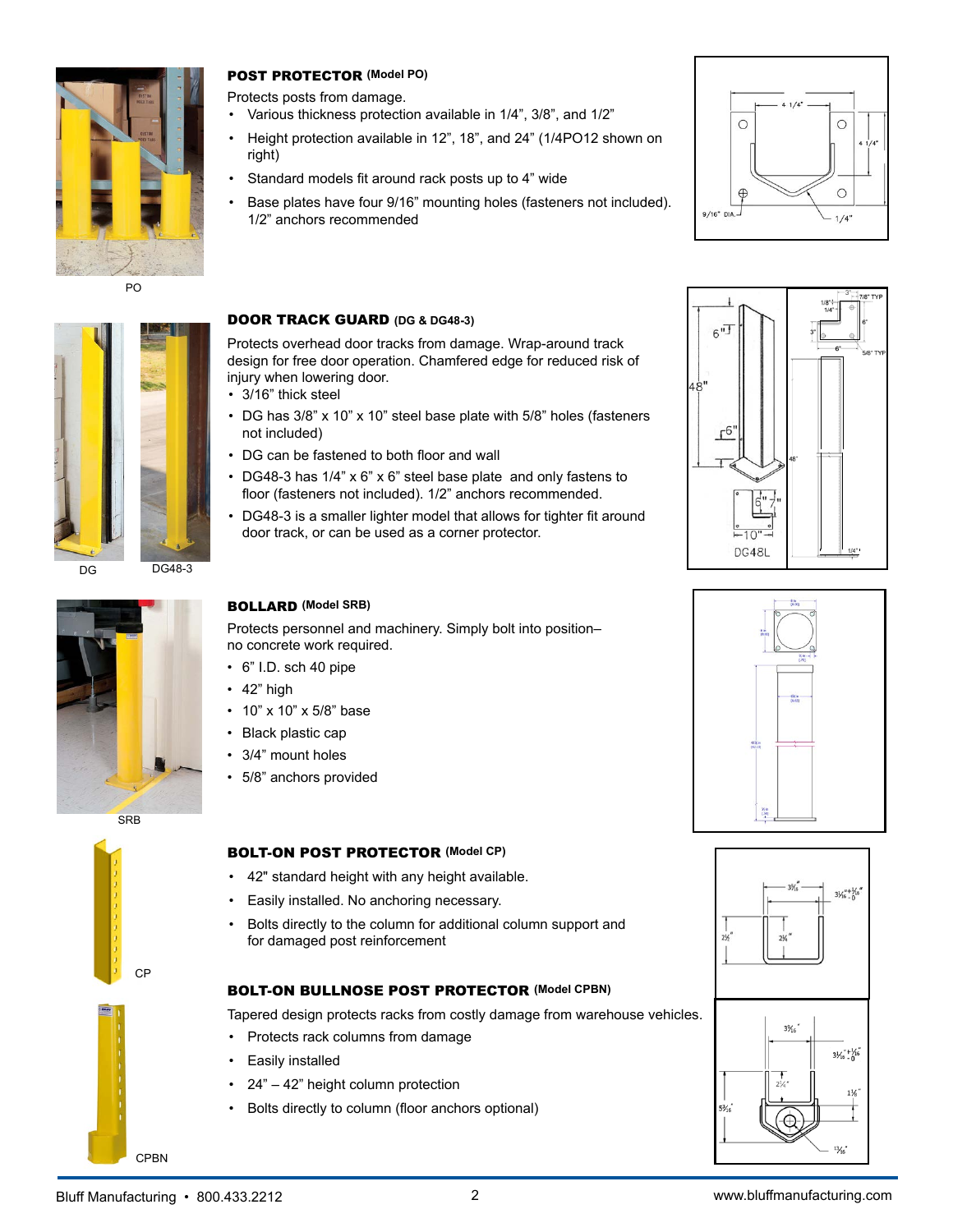# MODULAR PROTECTIVE BARRIER



An inexpensive and simple solution to solving difficult safety barrier protection problems.

- Available in 20" single or 42" double post design with guard rail lengths up to 10'
- 42" double rail meets OSHA guidelines for rail protectors
- "Lift out" design allows temporary access to specific areas quickly and safely
- Simple to install or cut custom sizes in the field
- Installation hardware not included. 1/2" anchors recommended

| <b>MODEL</b> | <b>DESCRIPTION</b> | <b>DIMA</b> | <b>DIM B</b> | DIM <sub>C</sub> | <b>WEIGHT</b> |
|--------------|--------------------|-------------|--------------|------------------|---------------|
| MBPR4        | 4' RAIL            | 45"         | 48"          | 56"              | 18            |
| MPBR6        | 6' RAIL            | 69"         | 72"          | 80"              | 27            |
| MPBR8        | 8' RAIL            | 93"         | 96"          | 104"             | 37            |
| MPBR10       | 10' RAIL           | 117"        | 120"         | 128"             | 46            |



# MACHINE GUARD



Provides superior protection for your facility and machinery from costly forklift damage.

- Fully welded unit creates barriers between traffic areas and valuable machinery
- • Height protection available in 10", 24", and 42" sizes
- 4" square steel tubing comes with 1/2" x 8"x 8" base plates
- 5" square steel tubing comes with  $1/2$ " x $10$ " x  $10$ " base plates
- MG Quick and easy installation



RACK GUARD



A simple, inexpensive way to absorb fork truck impact that can damage valuable racks and products.

- Wrap-around feature protects rack from front and aisle damage
- Bolted to floor for extra stability
- Heavy duty design
- Hardware kits available (not included)
- 1/2" anchors are recommended

| MODEL | <b>DESCRIPTION</b>             | <b>WEIGHT</b> |
|-------|--------------------------------|---------------|
| RG48D | 48" DOUBLE END RACK GUARD      | 80            |
| RG48L | <b>48" LEFT END RACK GUARD</b> | 65            |
| RG48R | 48" RIGHT END RACK GUARD       | 65            |